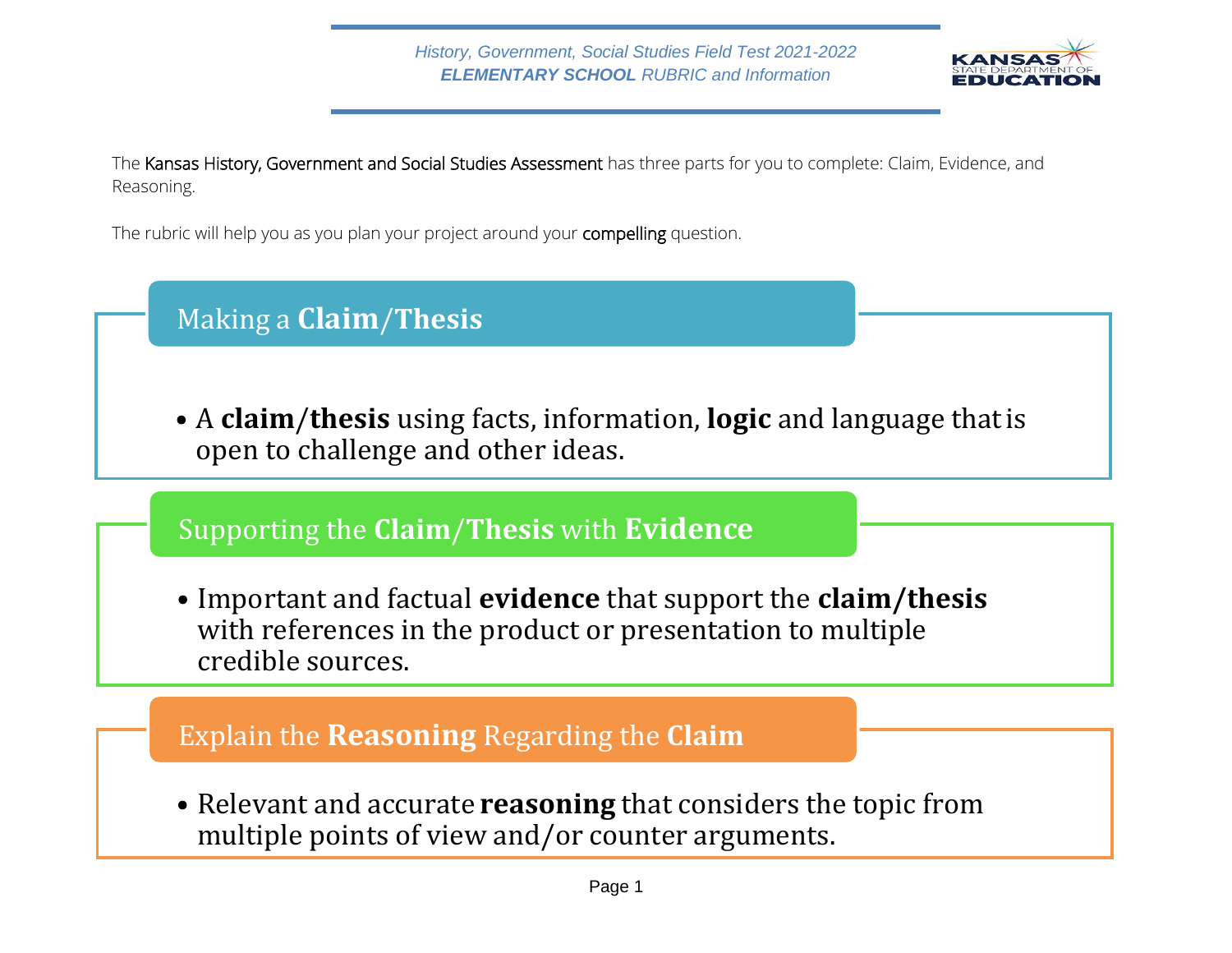

### Elementary Level Definitions:

claim: statement about the information you found about a certain question compelling: powerful, demanding attention evidence: The information you are using to support your claim logic: a tool to develop a conclusion based on information reasoning: explains why your evidence supports your claim by using logic reference: a source (such as a book or article) that has facts or information source: person, thing, or activity from which information is obtained

thesis: a position that you take and support with evidence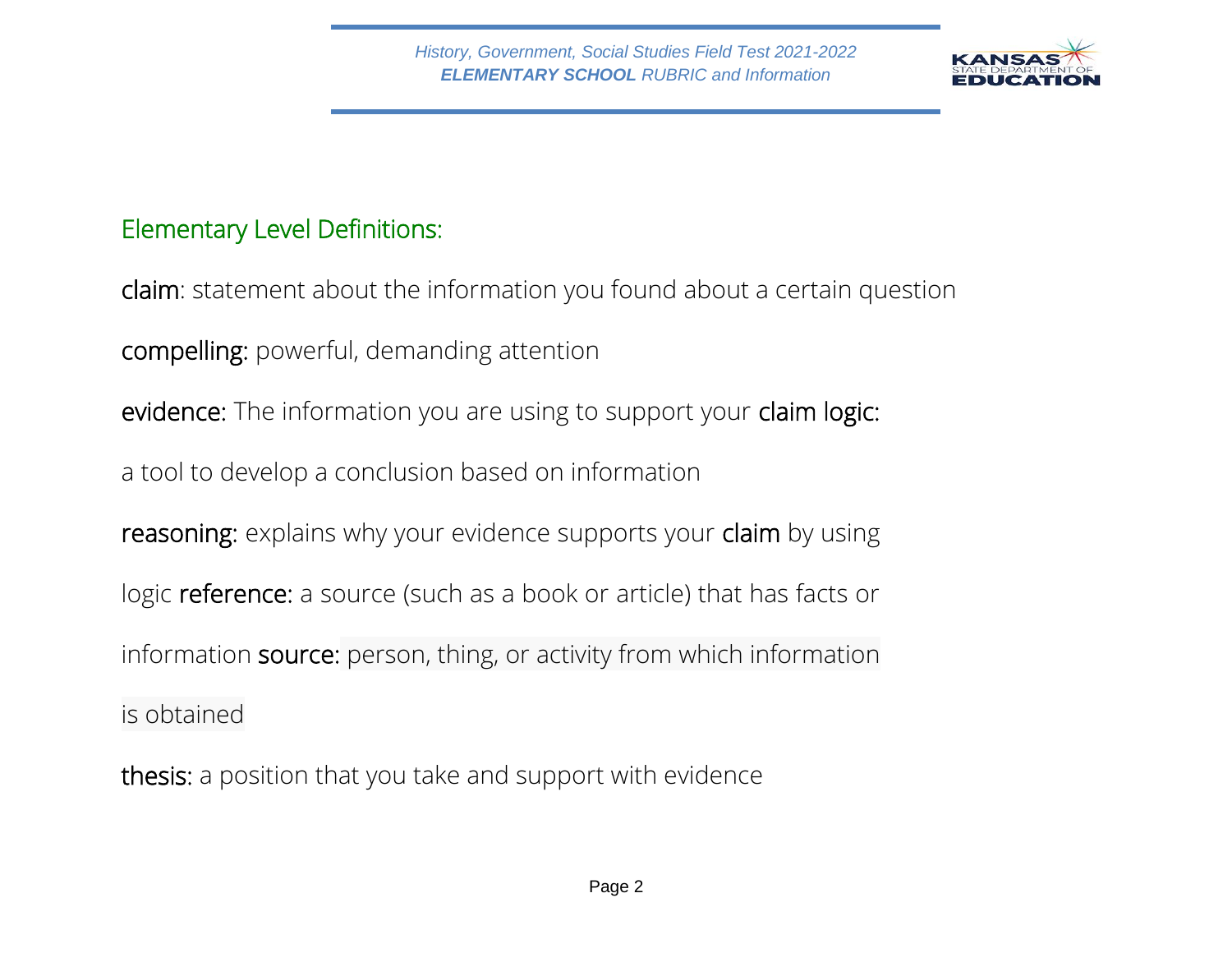

#### Directions:

- 1) Work with your teacher to come up with a **compelling** question about history or government. (You can do this as a group if your teacher wants you to.)
- 2) Look for information about the question with sources your teacher helps you to find.
- 3) List details from the sources that answer the compelling question.
- 4) Decide what you want your claim to be about your compelling question.
- 5) Make a product to share your claim, evidence and reasons for your claim. (This could be a written paper, a poster, a video, or any other idea your teacher approves.)
- 6) Use the rubric to help you to make sure you have included everything that is important for your product.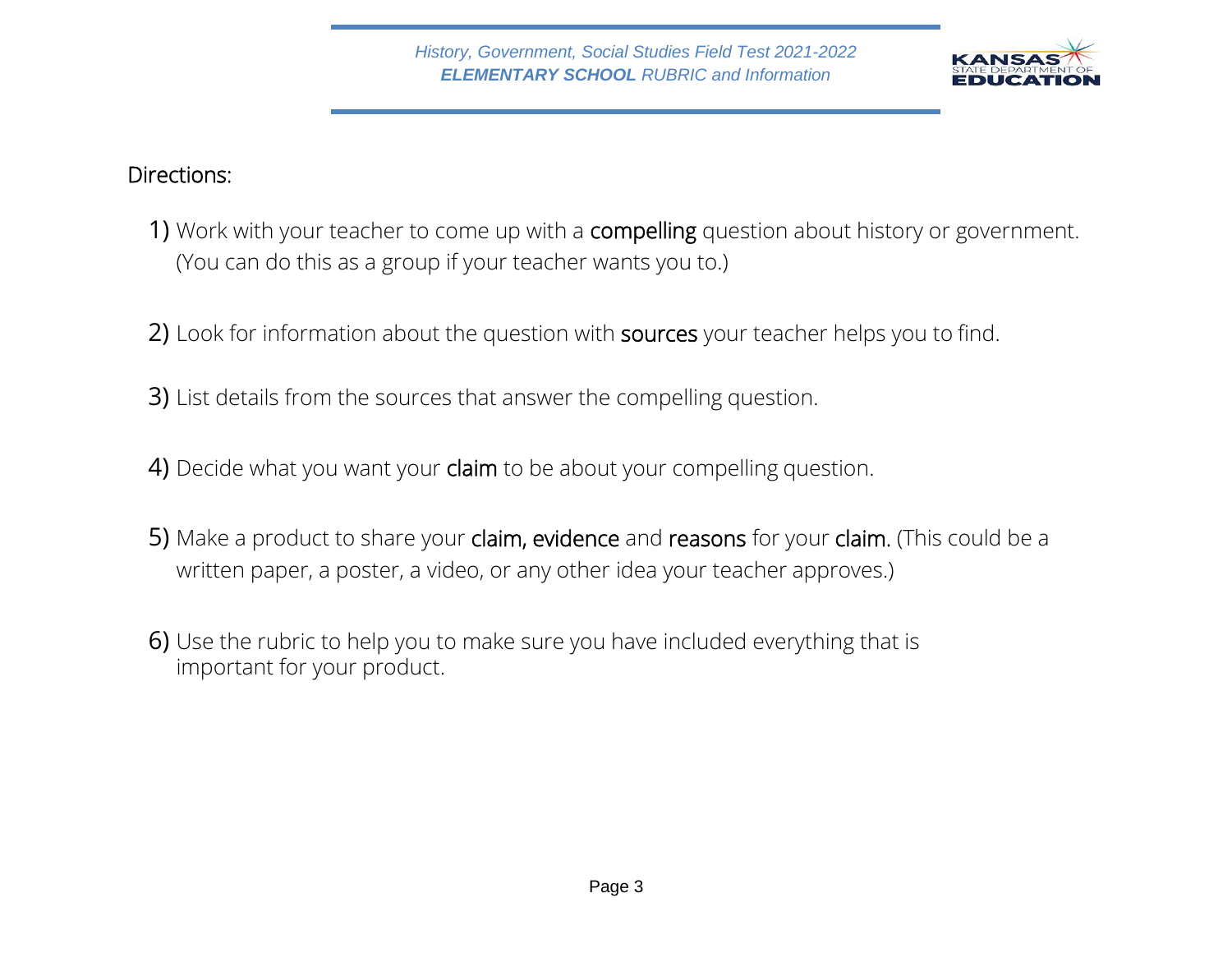#### *History, Government, Social Studies Field Test 2021-2022 ELEMENTARY SCHOOL RUBRIC and Information*



| Criteria     | 1 Beginning                                                             | 2 Developing                                                                                                                                                                                                                            | 3 Proficient                                                                                                                                                                         | 4 Exemplary                                                                                                                                                                                                                                                                                                               |
|--------------|-------------------------------------------------------------------------|-----------------------------------------------------------------------------------------------------------------------------------------------------------------------------------------------------------------------------------------|--------------------------------------------------------------------------------------------------------------------------------------------------------------------------------------|---------------------------------------------------------------------------------------------------------------------------------------------------------------------------------------------------------------------------------------------------------------------------------------------------------------------------|
| Claim/Thesis | My claim is not included.                                               | My claim has a reason that<br>is not relevant.<br>My claim does not include<br>an example.                                                                                                                                              | I can identify a question or<br>concern and can find an<br>example to answer my<br>question (claim).<br>My claim has a reason or idea.<br>My claim addresses<br>my concern or issue. | I can identify two or<br>more concerns and<br>provide examples.<br>My claim offers two or<br>more reasons for the<br>position I am taking.<br>My claim has a viewpoint<br>other than my own.                                                                                                                              |
| Evidence     | My product does not include<br>any evidence or information.             | My product includes some<br>evidence but it is not<br>accurate.<br>My product uses evidence<br>but doesn't say anything<br>about where it comes from<br>or who created it.<br>My product is difficult for my<br>audience to understand. | I can use information from<br>one source of evidence.<br>My evidence shows my point<br>of view.<br>I can tell where my evidence<br>comes from.                                       | I can use information from<br>two or more sources of<br>evidence.<br>My evidence shows my point<br>of view and another point of<br>view.<br>My evidence includes<br>details from my sources.<br>I can tell exactly where my<br>evidence comes from. I<br>include details such as who<br>wrote it or<br>said it, and when. |
| Reasoning    | My product does not include<br>any reasoning that supports<br>my claim. | My product does not<br>connect my evidence to<br>the claim.<br>My product demonstrates<br>the use of one discipline-<br>specific thinking skill.                                                                                        | I can provide reasons for my<br>claim with my evidence.<br>I can include a conclusion or<br>solution to my claim or<br>question.                                                     | I can include examples of<br>comparing, cause and effect<br>or change in my claim.<br>I can provide a clear<br>conclusion to my claim<br>supported by evidence.                                                                                                                                                           |